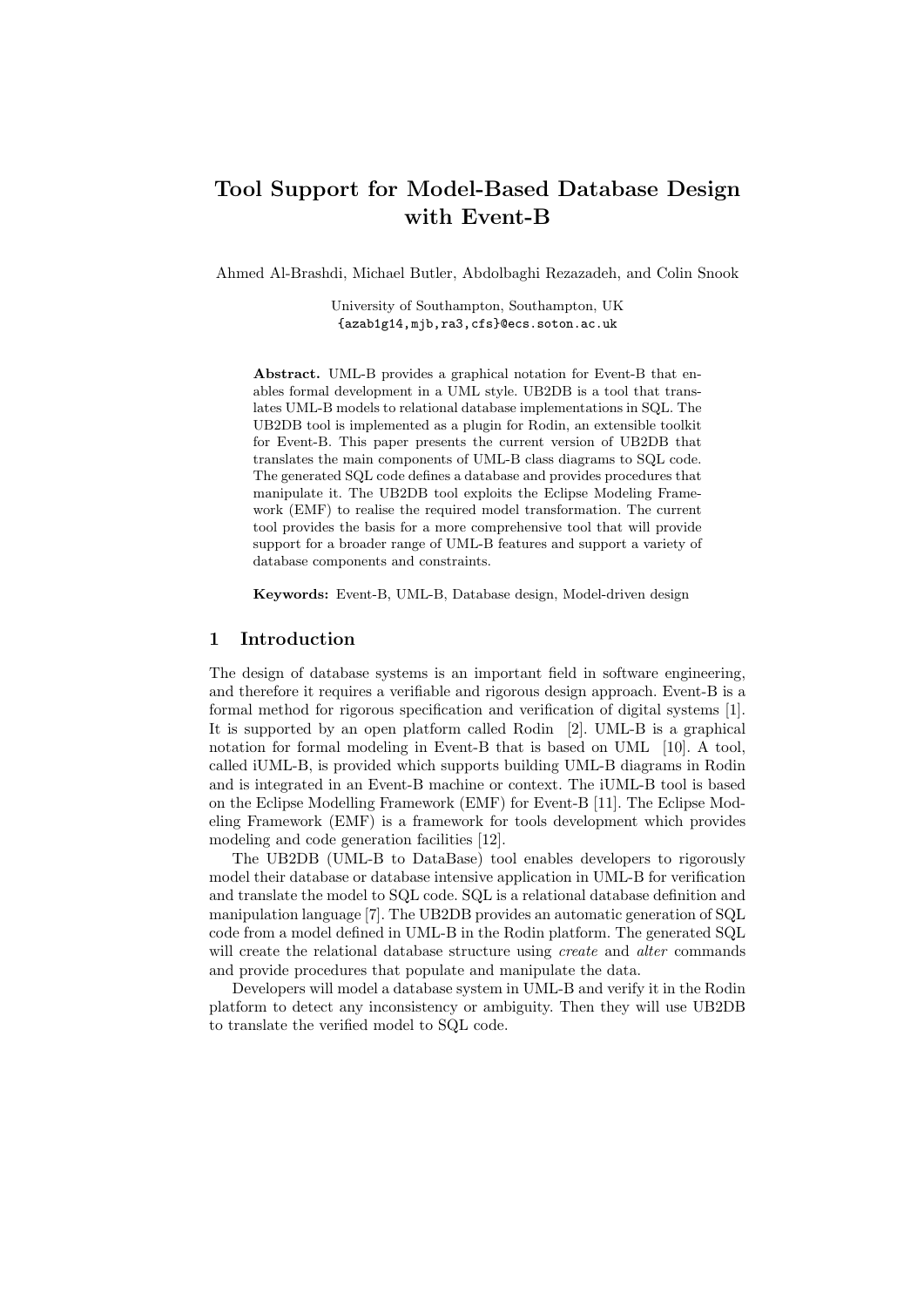#### 2 Tool Support for Model-Based Database Design with Event-B

When modelling databases in UML-B, different refinement levels might be introduced so that the model of database can be built gradually. In the first abstraction level, an abstract view of the database is modelled and can be translated to SQL. In every refinement level, a more concrete view of the database is modelled which adds more details to the preceding one.

UB2DB translates directly from UML-B and not from Event-B. Since UML-B uses class diagrams, it is more aligned with the database as class diagrams are commonly used to describe databases. Developers will benefit from being able to generate Event-B from UML-B using the existing UML-B tool, allowing them to apply formal analysis to their UML-B models. While the UML-B class diagram clearly adds attributes to each class directly, Event-B list all variables together without clear distinction of each class's attribute. This makes it easier and more straightforward to translate from UML-B to database than from Event-B to database, and without compromising the model verification.

### 2 Translation process and approach

To translate from UML-B to a relational database, we designed our own metamodel for relational databases in EMF. Figure 1 shows a part of the defined meta-model. Each database is composed of tables, and each table may have many attributes. Each element has a name associated with it. Along with the name, attributes have types and constraints that specify if an attribute is not null, unique or has a *default* value.

The first step in UB2DB is to translate the EMF representation of UML-B to the EMF representation of the database such as translating a class in UML-B to a table, or a class diagram to a database. A second step is to generate the textual SQL code from the database EMF representation. For each UML-B model, there are two translations done, one to SQL by UB2DB, and another to Event-B by UML-B as in Figure 2. These two translations are separate from each other.



Fig. 1. Part of defined database meta-model

Each element in UML-B such as class diagram or class has a unique name. Classes may have associations between them that relate each class to another. UB2DB generates the SQL statements that create a database whose name is given by the class diagram name, and generates a table for each class in the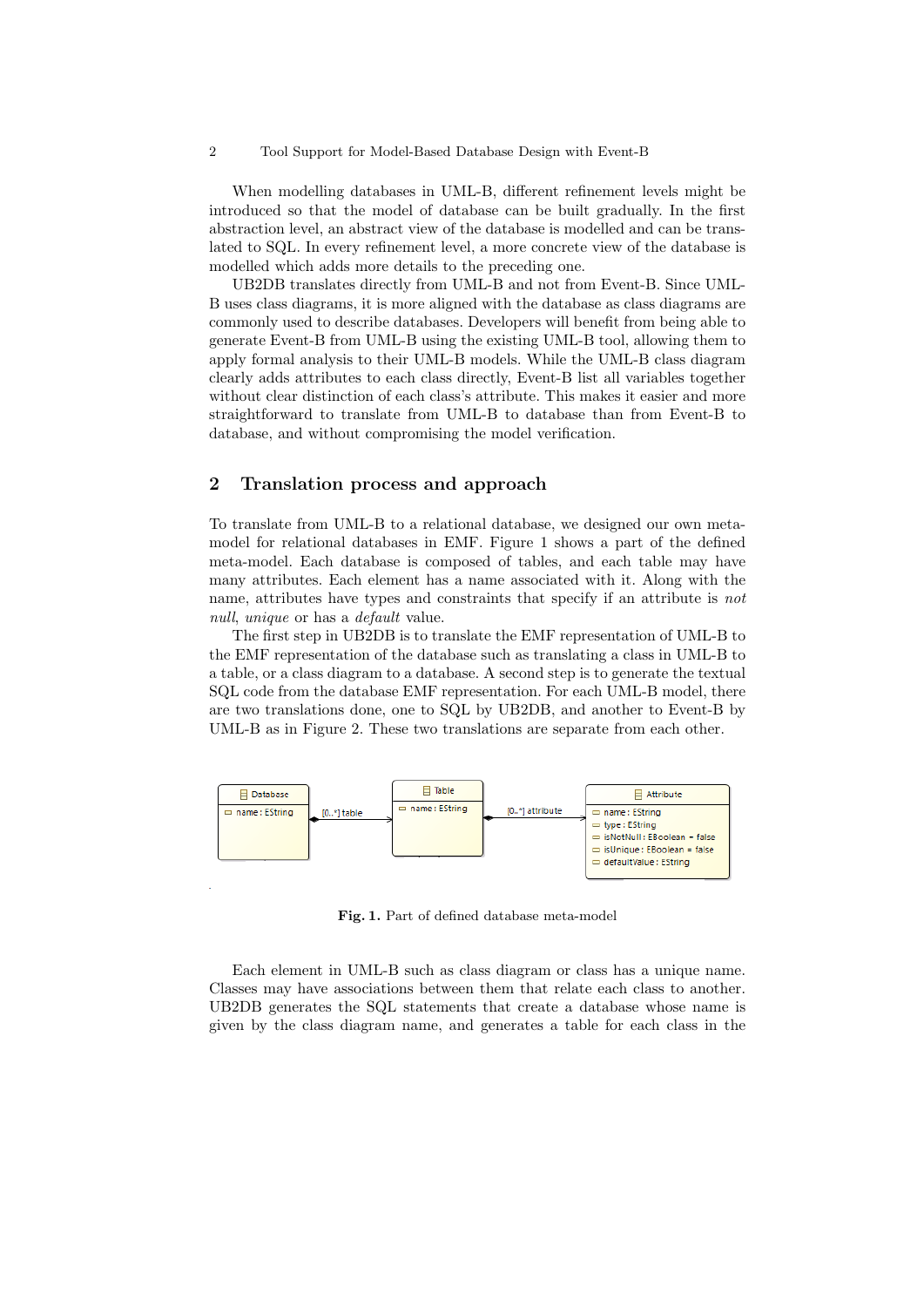

Fig. 2. Translation from UML-B model to Event-B and database

model. The associations between classes are translated to relations between tables. Each class attribute in the UML-B model will result in an attribute in the corresponding table. Each component such as association or attribute is translated into a separate statement in the generated SQL. This way, dealing with refinement will be easier as adding a new attribute for a class in a refined model will correspond to adding only one SQL statement that adds that attribute to the table instead of going through the whole process of creating a table again.

For each attribute in the model, there are some defined properties like total function, injective function and initial value. These properties are translated into constraints in the generated SQL. A class invariant might be added to constrain an attribute value such as  $a \in 1..100$ . Such an invariant is translated to a constraint in the generated SQL.

If an association between two classes is set as functional, it will be translated to an attribute of one of the tables. If the association is non functional (n:n association), it will be translated to a separate table with references to both classes/tables. An example of that is the association member-pod between Member class and Pod class in Figure 3. The UB2DB tool will generate a new table called *member\_pod* with two references, one to *Member* table and another to Pod table. The following SQL statement is generated automatically by UB2DB which creates a table with the association name, member-pod. The table has two attributes: member\_id and pod\_id that reference Member and Pod tables.

```
CREATE TABLE member_pod (
  Member id INT,
  Pod id INT,
 PRIMARY KEY ( Member id, Pod id),
 FOREIGN KEY ( Member id ) REFERENCES Member ( Member id ) ,
 FOREIGN KEY ( Pod id ) REFERENCES Pod ( Pod id )
) ;
```
UML-B provides three kinds of events; constructor, destructor and normal. A constructor event should be selected for events that aim to create an instance of a class. Destructor is used for the opposite. For other operations, the normal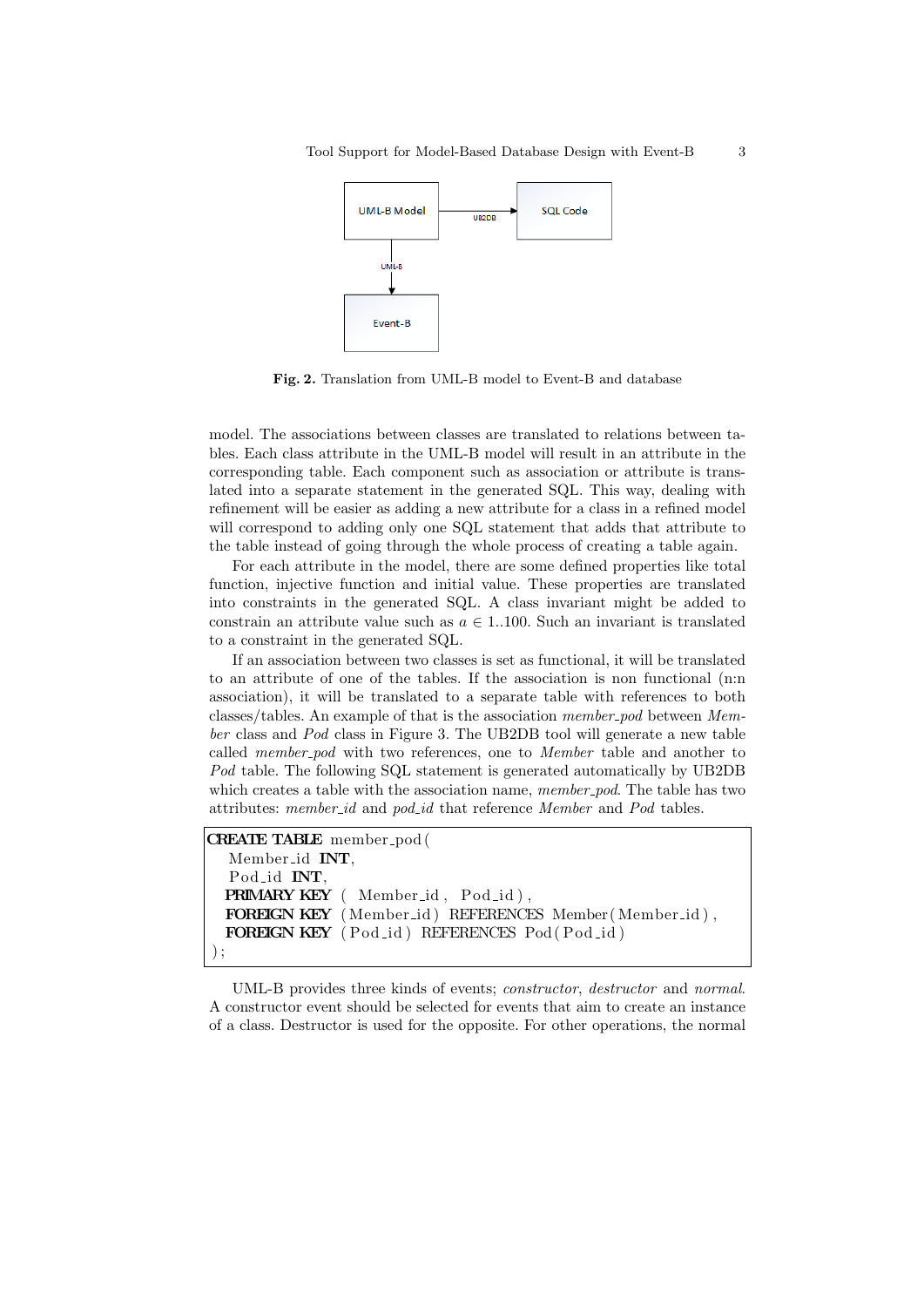#### 4 Tool Support for Model-Based Database Design with Event-B

event is selected where it adds a guard automatically to check that the instance to select or update is an element of that class set. Each constructor event in UML-B is translated by UB2DB into a procedure with the insert into table statement in SQL. The procedure takes all class attributes and associations as parameters for the insertion. Destructor events are translated into procedure with the *delete* from table statement in SQL. Normal events are translated into procedures with an update table statement if the event has an override operator, or to a select from statement if the event does not have an action.

UB2DB generates SQL code in which class invariants are translated to constraints in the generated code. Event guards are also maintained by the translation to ensure correct implementations of the UML-B models. Also, the generated code ensures the atomicity of an event by translating all actions to one atomic transaction.

The UB2DB translation is implemented using a generic EMF translation plugin which is provided by University of Southampton. Translation and rules are contributed using the Eclipse extension mechanism. For each component in the database meta-model such as table or attribute, there is a rule defined by a Java class to translate or map UML-B to it. Each rule in UB2DB has fire and dependencyOk methods. The fire method does the mapping between UML-B elements to database elements. In the translation process, dependencies must be checked by the *dependencyOk* method before proceeding to the translation. A table is dependant on a database which means it cannot be generated before the database, and an attribute is dependant on a table. This also ensures an ordering of the translation of different components.

### 3 Case study and evaluation

Two cases were built to study various components and relations of database systems and to help identify good practice in modelling databases in Event-B with levels of refinements. The first case study is a student enrollment and registration system while the other is a car sharing system. After having these two cases modelled in UML-B, we ran UB2DB on different abstraction levels to generate the database for them.

Starting from an abstract model, as in Figure 3 for the car sharing case study, where classes have associations but no attributes, the tool generates the tables with one attribute as a key for each table. Then the associations are added to the source tables as attributes that references the target table. As the same classes will appear in another refinement level, the *create table if not exists* command will create a table only if it does not already exist.

Further refinement of the model might include adding attributes to different classes as in Figure 4 for the student enrollment case study. Another refinement could add more detail to the model by introducing new classes and associate them to classes in the abstract model such as the Booking class for car sharing in Figure 5. Attributes and relations added in later refinements are translated to the *alter table* command so that we can build on the previous generated database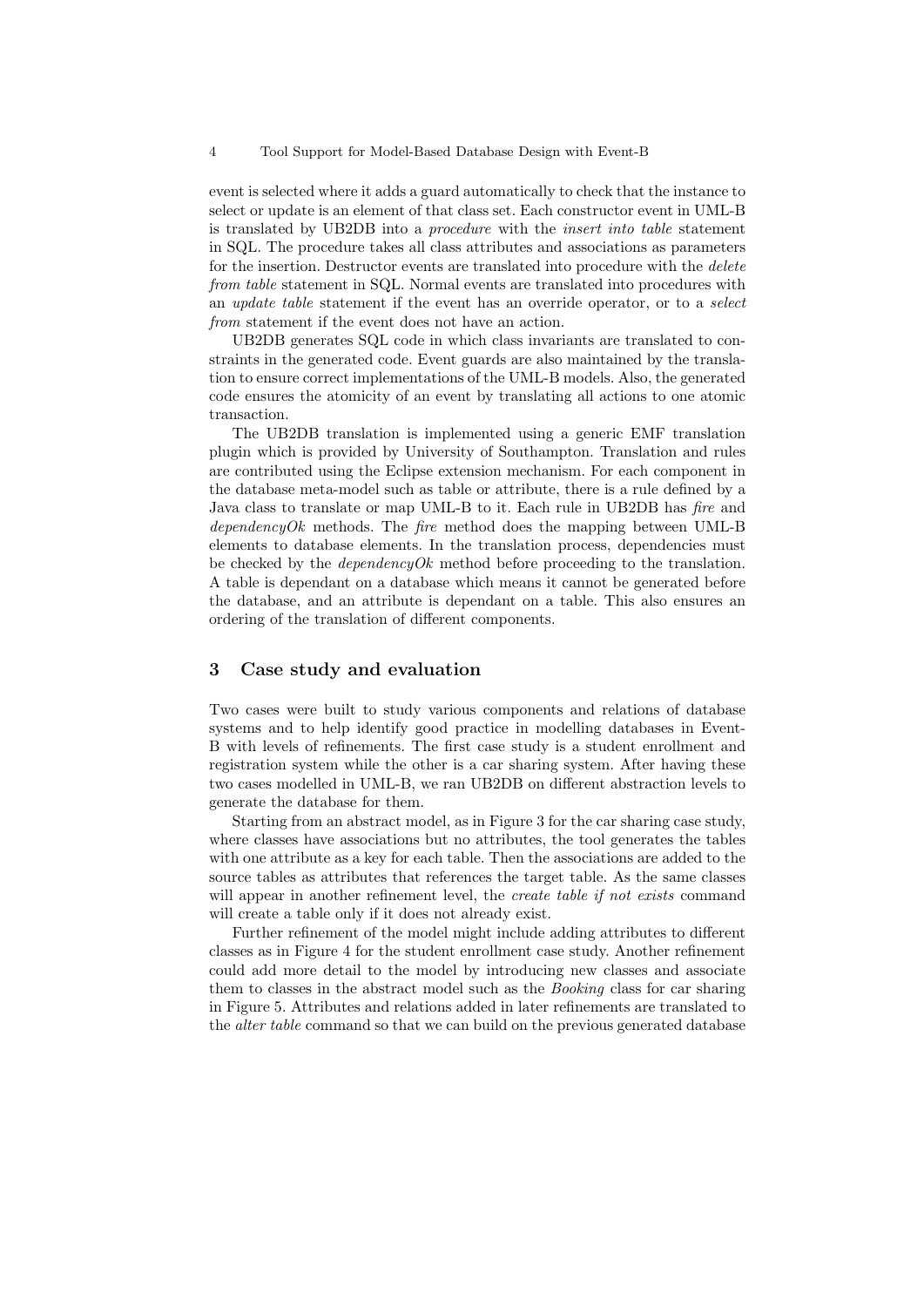without rebuilding it. The *alter* command can be used to modify the structure of a table by adding, modifying or deleting attributes or relations.



Fig. 3. Abstract model for car sharing case study



Fig. 4. Refinement by adding attributes in Program and Student classes



Fig. 5. New classes in refinement model

The generated SQL code was successfully imported in the database management system and all the supported database structures and constraints were successfully generated. This includes generating intermediate tables and assigning different constraints such as primary key, foreign key, not null, uniqueness, default value and basic check constraints. Events were translated to procedures for constructors, destructor or normal events. For any constructor event, the tool generated a procedure with a name as the event name and took the class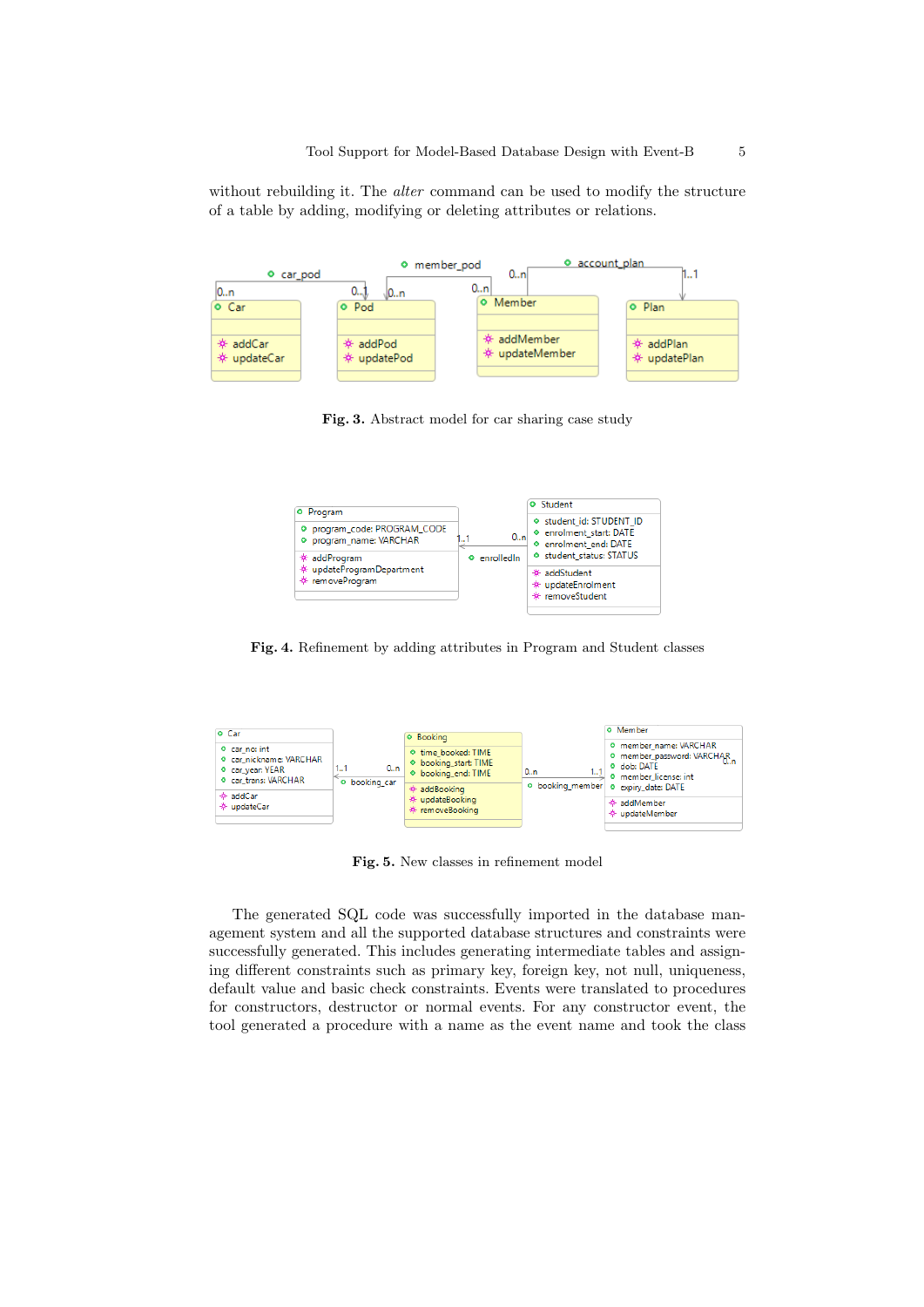6 Tool Support for Model-Based Database Design with Event-B

attributes and associations as parameters for the procedure. Destructor events were translated to procedures with one parameter corresponding to a key for the record to be deleted. Normal events were translated to either update or select procedures. However, UB2DB does not yet deal with complex queries in normal events in UML-B.

### 4 Related Work

Much work has been done in the area of formalizing databases or translating formal methods to database applications. Barros in [4] translates Z notation to relational databases with support for different operations and transactions. In [8], Khalafinejad and Mirian-Hosseinabadi present a method for translating Z notation to SQL and the Delphi programming language with no tool implementation.

Laleau and Mammar in [9] present a tool that refines a UML specification into a B model and then to a database application. While their work is close to ours, they do not translate to update and read operations or deal with transaction management. Our work will provide extra features than theirs such as normalizations, design patterns, database security and translation to database views.

Davies et al. in [6] use a model-driven approach to automatically generate object-oriented databases with an extended version of B method and Object Constraint Language [14]. We are interested mainly in the relational model of database design.

Wang and Wahls in [13] developed a Rodin plug-in that translates Event-B to Java and JDBC code to create and query a database. While, to the best of our knowledge, this is the only work that translates Event-B to database applications, it has some limitations. The results in [5] identify major performance issues as well as the issues with preserving database integrity as in [3].

### 5 Conclusion and future work

UB2DB is a tool that translate UML-B models to relational databases by generating SQL statements that build the database and structure its tables and relations. The UML-B model is translated by the UML-B tool to Event-B for verification. UB2DB provides support to translate different components in UML-B model into code that can be easily imported in MySQL database and reserves the constraints such as not null and unique. It also provides support for events that create new instances of classes, delete an existing one, update its attributes or select from one or more classes.

In future, full support for events will be provided which might translate one event in UML-B to different statements in one procedures such as delete and insert when moving a record from one class to another. As the current implementation of the tool translate an abstract level without looking to preceding